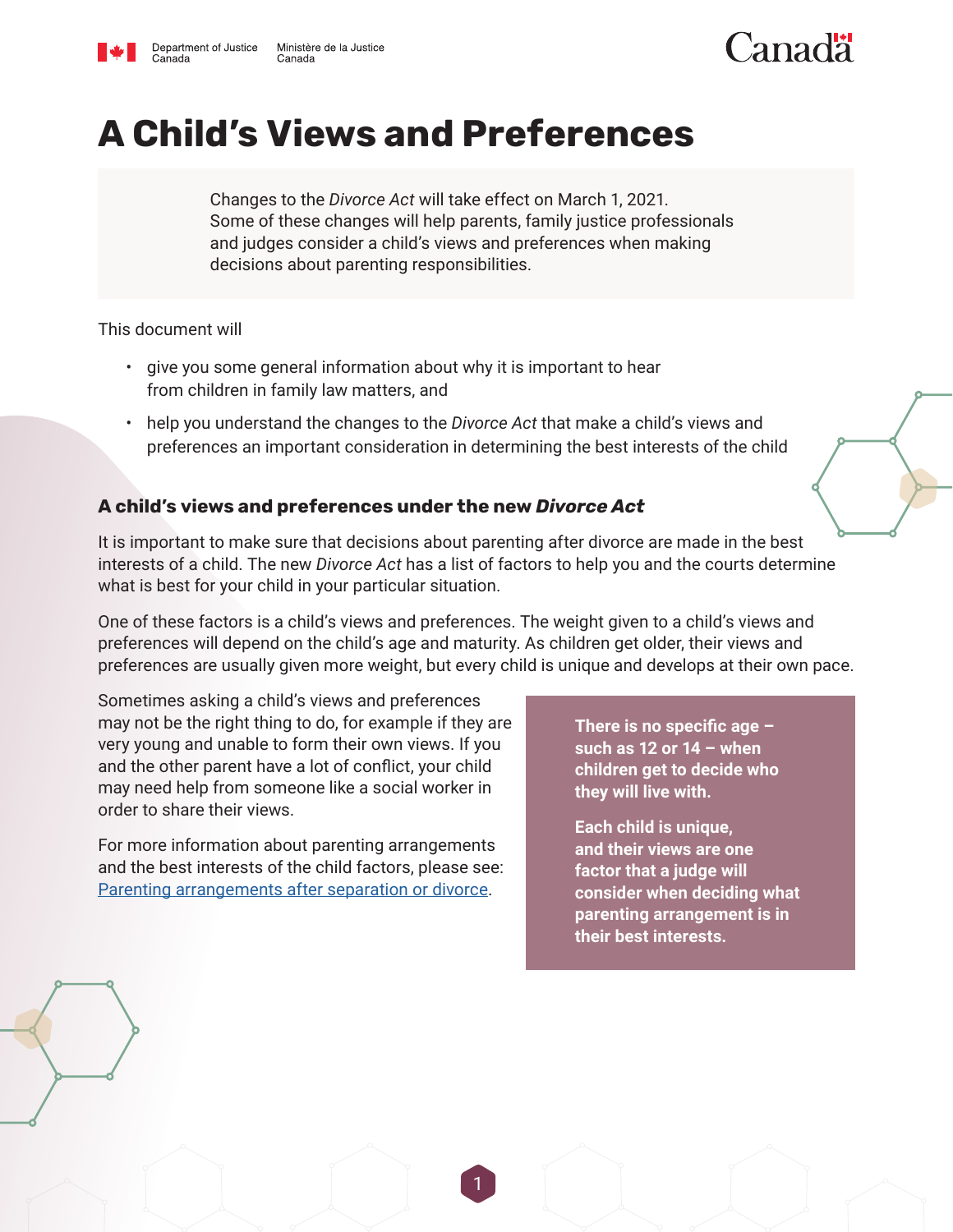## **Why listening to children is important**

Children have the right to express their views in all matters that affect them, especially in court or administrative proceedings. This is provided for in the United Nations *Convention on the Rights of the Child*, which Canada became a party to in 1991. All Canadian children have this right as long as they can form their own views. More weight should be given to their views as they age and mature.

The decisions parents and judges make about parenting directly affect children, and children should have a chance to share their views about these decisions. Research also shows that children cope better with the separation of their parents when they have had a chance to express their views.

Some children want to have a say about parenting arrangements after their parents separate or divorce. It is useful to talk to children broadly about what is important to them. This could include their day-to-day routines and activities, for example. It is important to avoid asking your children direct questions that put pressure on them, for example, who they want to live with. This can make them feel that they have to choose between you or their other parent.

Also, there are some children who don't want to share their views with their parents or anyone else. That's okay too.

Getting input from children does not mean that you are asking them to make decisions about parenting arrangements or telling them that they have to take sides. It is important that children understand the difference between giving their opinion and making a decision.

**Avoid asking your children questions like "who do you want to live with"?**

**This puts them in the middle of the conflict.**

### **Different ways to listen to children after separation or divorce**

There are many different ways to listen to children. It is important to get your child's views no matter how you are going to make decisions about parenting arrangements.

It is better if parents decide together how their children will be involved. You may decide to ask for your child's views right after you decide to separate. You may also decide to get their views more than once as you work to resolve parenting issues. You may also decide to involve your child in a process outside of court, like mediation.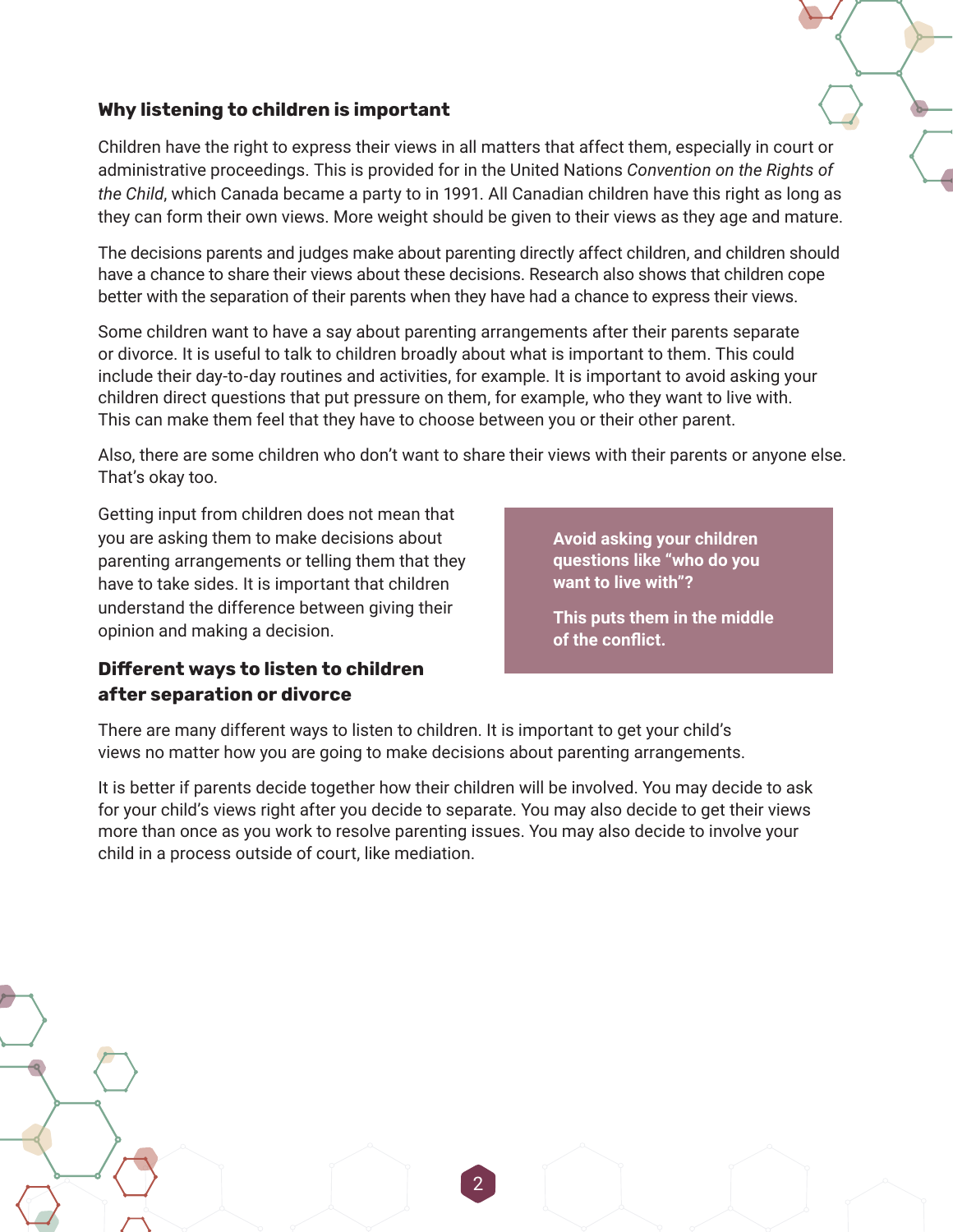Here are some examples of ways to involve children if you are making your parenting arrangements without going to court:

- parents (ideally together) talking to children
- children sharing their views with a professional, like a social worker, psychologist, or psychiatrist, who will report on the children's views; and/or
- mediation or other family dispute resolution processes that involve children, for example having your mediator speak to your child and bring their views back to the mediation sessions

Here are some examples of ways to involve children if you are going to court:

- a parenting plan assessment that includes child interviews by a mental health professional
- a report on the child's views based on one or two interviews with the child by a qualified neutral third party, like a social worker, lawyer or clinical counsellor
- a lawyer for the child and/or
- a child interview by the judge

It is also important to continue to listen to children *after* making decisions about parenting responsibilities. Think about the impact conflict has on a child and try to resolve disputes about parenting responsibilities peacefully.

There are a number of ways you can resolve issues after you have made a decision without going to court. For example, you could involve children in parenting coordination, a child-focused process for resolving parenting disputes that come up after you have made an agreement or order about parenting time, parental responsibilities or contact between the child and other important people in the child's life. Parenting coordinators may use a combination of mediation and arbitration to solve parenting disagreements.

For more information on family dispute resolution processes, please consult the Fact Sheet - [Family dispute resolution: resolving family law issues out of court](https://www.justice.gc.ca/eng/fl-df/fsfdr-firdf.html).